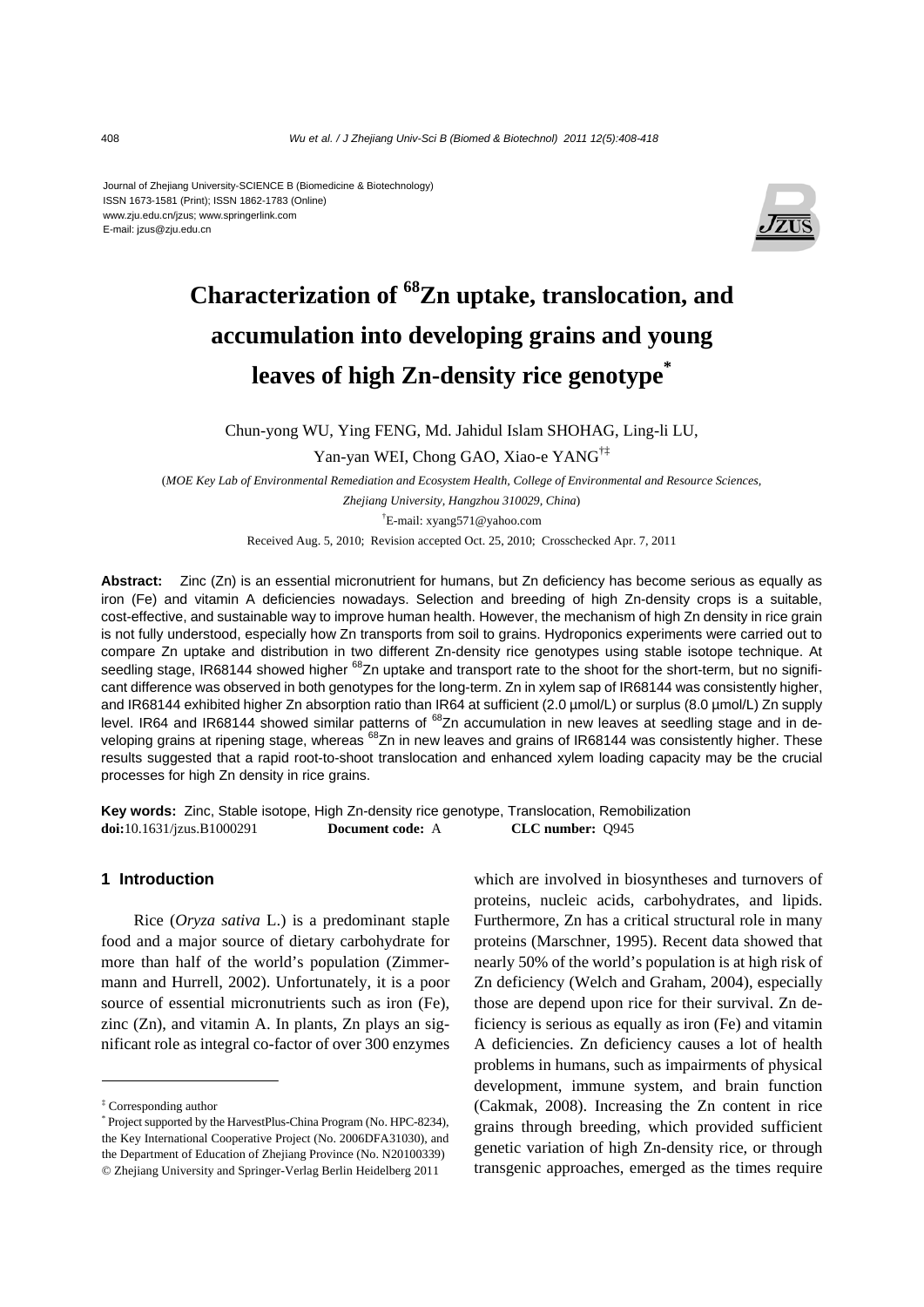and offered a suitable, cost-effective, and sustainable approach to solve this problem (Cakmak, 2008).

The root-soil interface is the first and most important barrier which affects Zn uptake (Welch and Graham, 2002). To increase Zn uptake by roots, the Zn availability in the rhizosphere must be increased (Welch, 1995), which can be performed by enhanced release rates of root-cell  $H^+$ , metal chelating compounds and/or reductants, by increasing root absorptive surface area (fine roots and root hairs), and by association with mycorrhizal fungi (Liu *et al.*, 2000; Ryan and Angus, 2003; Gao *et al.*, 2007). However, knowledge on Zn transport in rice plant is scant (Grusak *et al.*, 1999; Rengel, 1999). Zn transport in plants takes place through both the xylem and the phloem. Following absorption by the root, Zn is rapidly transported via the xylem to the shoot (Riceman and Jones, 1958). In rice plant, adequate Zn supply leads to a high proportion of Zn located in the shoots (especially stems), while with toxic level of Zn supply (150 µmol/L), a higher proportion of total Zn may accumulate in the roots (Jiang *et al.*, 2007). Zn appears to be most mobile in all micronutrients and its remobilization is closely related to leaf senescence (Marschner, 1995; Uauy *et al.*, 2006). It was shown that Zn can be transported in phloem of dicotyledonous plants, such as tobacco (*Nicotiana glauca*) (Hocking, 1980) and grape (Volschenk *et al.*, 1999). In monocotyledonous wheat it also showed good transport of Zn from stem and leaves to developing grains (Pearson *et al.*, 1995; 1996), as well as from older leaves to younger leaves (Page and Feller, 2005), indicating involvement of phloem transport. During grain filling stage, roots and stems are the largest Zn sources for translocation of Zn to the grains. However, grain could also accumulate Zn remobilized from leaves, as has been shown in soybean (Khan and Weaver, 1989) and wheat (Pearson and Rengel, 1995). Although the literature is limit for Zn transport from stems and leaves to rice grains, it is argued that it is different from wheat and barely (Stomph *et al.*, 2009). Jiang *et al*. (2007) have investigated the uptake and distribution of Zn during rice grain development and suggested that most of the Zn accumulated in the grains originates from uptake by root after flowering and not from Zn remobilization from leaves, both under sufficient or surplus Zn supply. However, previous researches showed that foliar Zn fertilizer still

could increase Zn content in rice (Broadley *et al.*, 2007; Wissuwa *et al*., 2008), which suggested that Zn retranslocation in plant especially in late development stage may be also important for Zn density in rice. So far, manipulation of Zn transport in rice plant and its accumulation mechanism into grains are still unclear.

To resolve this unclearness, Zn stable isotope tracing method was employed to make a clear concept on Zn uptake and distribution in two different Zn-density rice genotypes, and xylem sap was also determined to compare xylem loading capacities of both genotypes. The aims of this present study were: (1) to compare  ${}^{68}Zn$  uptake capacities by roots of two genotypes differing in grain Zn density; (2) to compare xylem loading capacity of Zn from root to shoot; and, (3) to follow long-distance transport of rootapplied <sup>68</sup>Zn to new leaves at seedling stage and developing grains at ripening stage.

## **2 Materials and methods**

#### **2.1 Plant culture**

Hydroponics experiments were carried out at Huajiachi campus, Zhejiang University, Hangzhou, China. Seeds of rice (*Oryza sativa* L.) cv. IR68144 (high Zn-density genotype) and IR64 (low Zn-density genotype) were obtained from the International Rice Research Institute, Manila, Philippines. It has been reported that Zn in the unpolished rice grains of IR68144 was about 37.0 mg/kg, whereas much lower Zn (25.5 mg/kg) was recorded in IR64 (Sellappan *et al.*, 2009). Seeds were surface-sterilized by washing with 70% ethanol for 1 min and soaking in 0.01 g/ml sodium hypochlorite for 5 min, rinsed thoroughly in deionized water (resistivity  $\geq$ 18.2 M $\Omega$ ·cm), and imbibed in deionized water for 48 h at 30 °C. Then seeds were germinated in quartz sand washed with 5%  $(v/v)$ HCl. For two weeks, only deionized water was supplied. After 14 d when seedlings grew onto two-leaf stage, they were transplanted into 2.5-L black plastic buckets which were covered with a polystyrol plate with seven evenly spaced holes  $(2 \text{ cm in diameter})$ . The composition of nutrient solution was the same as described by Yang *et al.* (1994): 1.5 mmol/L NH<sub>4</sub>NO<sub>3</sub>, 1.0 mmol/L CaCl<sub>2</sub>, 1.6 mmol/L MgSO<sub>4</sub>, 1.0 mmol/L  $K_2SO_4$ , 0.3 mmol/L  $KH_2PO_4$ , 0.05 µmol/L  $H_3BO_3$ , 5.0  $\mu$ mol/L MnSO<sub>4</sub>, 0.2  $\mu$ mol/L CuSO<sub>4</sub>, and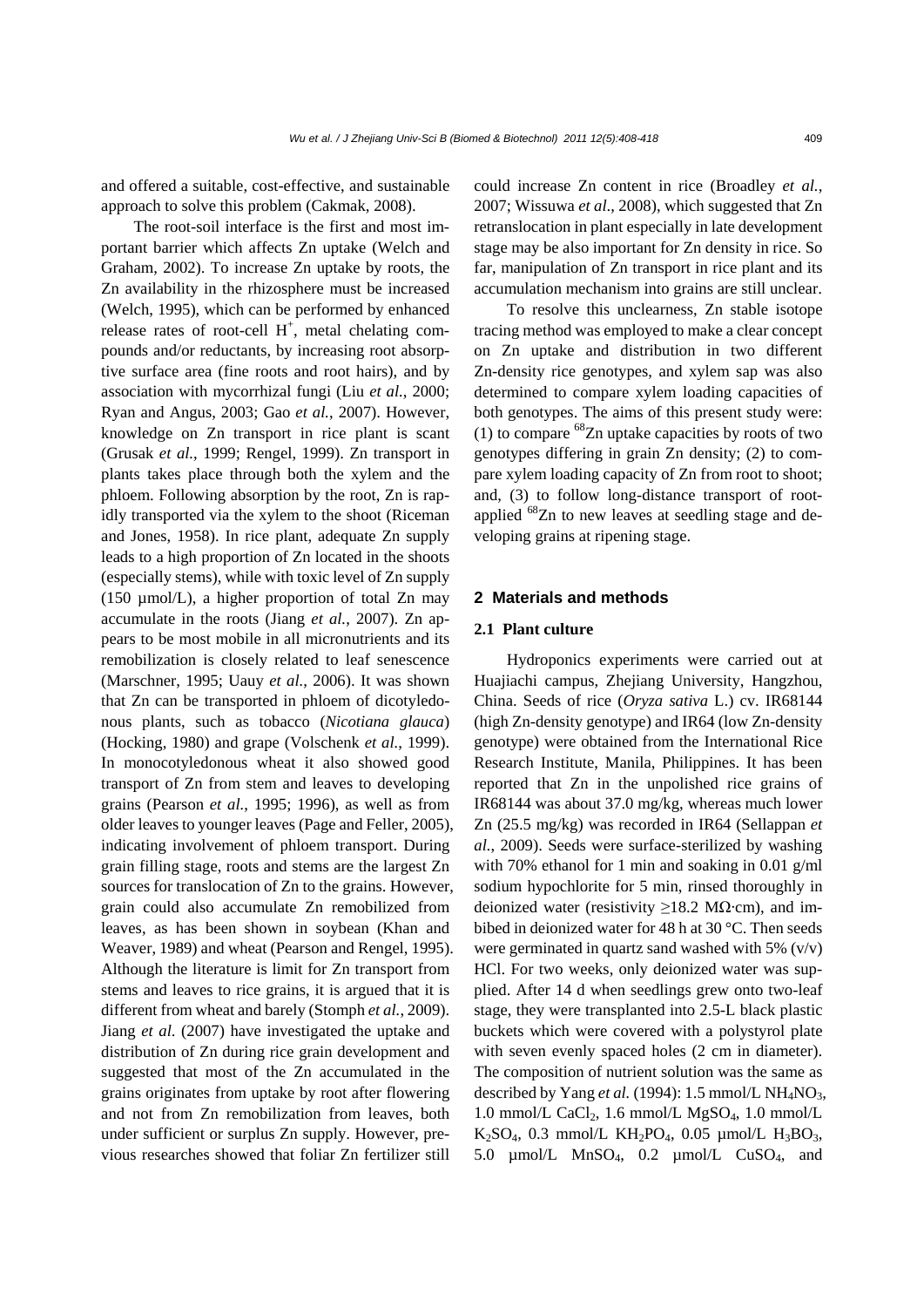0.05  $\mu$ mol/L (NH<sub>4</sub>)<sub>6</sub>Mo<sub>7</sub>O<sub>24</sub>. Fe was supplied as ethylenediaminetetraacetic acid iron sodium (Na2FeEDTA) at 20 µmol/L. The nutrient solution was changed weekly until the plants were eight weeks of age and every 3 d thereafter. The solution pH was adjusted to 5.5±0.1 every other day with NaOH or HCl. Buckets were placed in a growth chamber with a controlled atmospheric temperature (35/25 °C) and photoperiod (16-h light/8-h dark), with 75% relative humidity. Lights were made of fluorescence and incandescence, and intensity was 2000 lx.

For the different experiments described below, 1.0  $\mu$ mol/L ZnSO<sub>4</sub> in nutrient solution was replaced by 1.0  $\mu$ mol/L <sup>68</sup>ZnSO<sub>4</sub> for stable isotope tracing during treatments. The nutrient solution containing 1.0  $\mu$ mol/L <sup>68</sup>ZnSO<sub>4</sub> was also replaced every 4 d. 68Zn-enriched isotope was purchased as solid powder of 68ZnO from the Cambridge Isotope Laboratory. The isotope abundances were  $98.60\%$  <sup>68</sup>Zn, 0.44%  $^{64}$ Zn, 0.39%  $^{66}$ Zn, 0.54%  $^{67}$ Zn, and 0.03%  $^{70}$ Zn. The solution of  ${}^{68}ZnSO_4$  was prepared as follows: 21.0 mg  ${}^{68}$ ZnO (powder) was dissolved in 5 ml 1.0 mol/L  $H<sub>2</sub>SO<sub>4</sub>$ , and then gently stirred for 48 h until it was completely dissolved. The solution was then diluted by using deionized water, and solution pH adjusted to 5.0 by adding 1.0 mol/L NaOH. The solution was then transferred to a 250-ml volumetric flask and made up to volume. The final concentration of  ${}^{68}ZnSO_4$  in the solution was 1.0 mmol/L. The abundances of Zn isotope in non-enriched  $ZnSO<sub>4</sub>$  were 18.75% 68Zn, 48.63% 64Zn, 27.90% 66Zn, 4.10% 67Zn, and  $0.62\%$   $^{70}Zn$ .

# **2.2 Time-course of 68Zn uptake by seedling stage rice plants**

Rice plants were grown in normal nutrient solution up to 30 d (seedling stage) as described above. Before treatment, plants were cultured in normal nutrient solution except Zn supply for 7 d as a starvation treatment, and each pot had three individual plants as replication which were then transferred into a nutrient solution with 1.0  $\mu$ mol/L <sup>68</sup>Zn supply from  ${}^{68}ZnSO_4$  (isotopic abundance 98.60%). Different plant samples (new leaves, old leaves, stems, and roots) were collected for determinations of  ${}^{68}Zn$  abundance and total Zn concentration at various time intervals of 0, 2, 4, 6, and 8 d after transferred to  ${}^{68}ZnSO_4$  solution. At the onset of each sampling time, a 1.0 ml of nutrient solution was taken from each pot for  ${}^{68}Zn$ concentration determination. Treatments were replicated three times.

#### **2.3 Xylem sap collection and analysis**

Plants of both genotypes (IR68144 and IR64) were grown hydroponically for ten weeks, and used for xylem sap collection. Plants of both genotypes were placed in the uptake solutions (2 mmol/L MES-Tris,  $0.5 \text{ mmol/L }$ CaCl<sub>2</sub>; pH=5.8) with different Zn treatments including 0.5, 2.0, and 8.0 µmol/L Zn. Xylem sap collection procedure was according to Lu *et al.* (2009). Twelve plants from each treatment were de-topped using sharp blades at  $\sim$ 5.0 cm above the roots. Immediately after de-topping, each stem was rinsed with deionized water and blotted with absorbent paper to remove contaminants from cut cells. After discarding ~0.3 ml of sap, each cut surface was blotted again and 10-cm silicon tubing was fitted over the stem. Sap flowing from the tubing was collected in sterile vials at time-points of 4, 8, 12, and 24 h after treatment. At the onset of each xylem sap collection, a 1.0 ml aliquot of the uptake solution was taken from each pot for Zn determination. For xylem sap samples, a subsample of 0.5 ml was mixed with 4.5 ml of 2% (v/v) nitric acid. Zn concentrations in all samples were determined by inductively coupled plasma mass spectrometry (ICP-MS; Agilent 7500a, USA).

# **2.4 Kinetics of 68Zn transport to developing grains**

Plants were pre-cultured in normal nutrient solution until anthesis stage, and thereafter the procedure was analogous as in the preceding experiments: plants were transferred to nutrient solution with 1.0  $\mu$ mol/L  ${}^{68}Zn$  supply from  ${}^{68}ZnSO_4$  (isotopic abundance being 98.60%). Whole rice grains were collected for determinations of <sup>68</sup>Zn abundances and total Zn concentrations at various time intervals of 0, 5, 10, 15, 20, and 25 d after transfer to the treated solution. Other elements (Fe, P, etc.) in rice grains were also determined by ICP-MS (Agilent 7500a, USA). At the onset of each sampling time, a 1.0 ml of nutrient solution was taken from each pot for  ${}^{68}Zn$  concentration determination. Each treatment was replicated three times.

#### **2.5 Sample preparation and digestion**

After harvest, plant parts were separated and washed in running deionized water to remove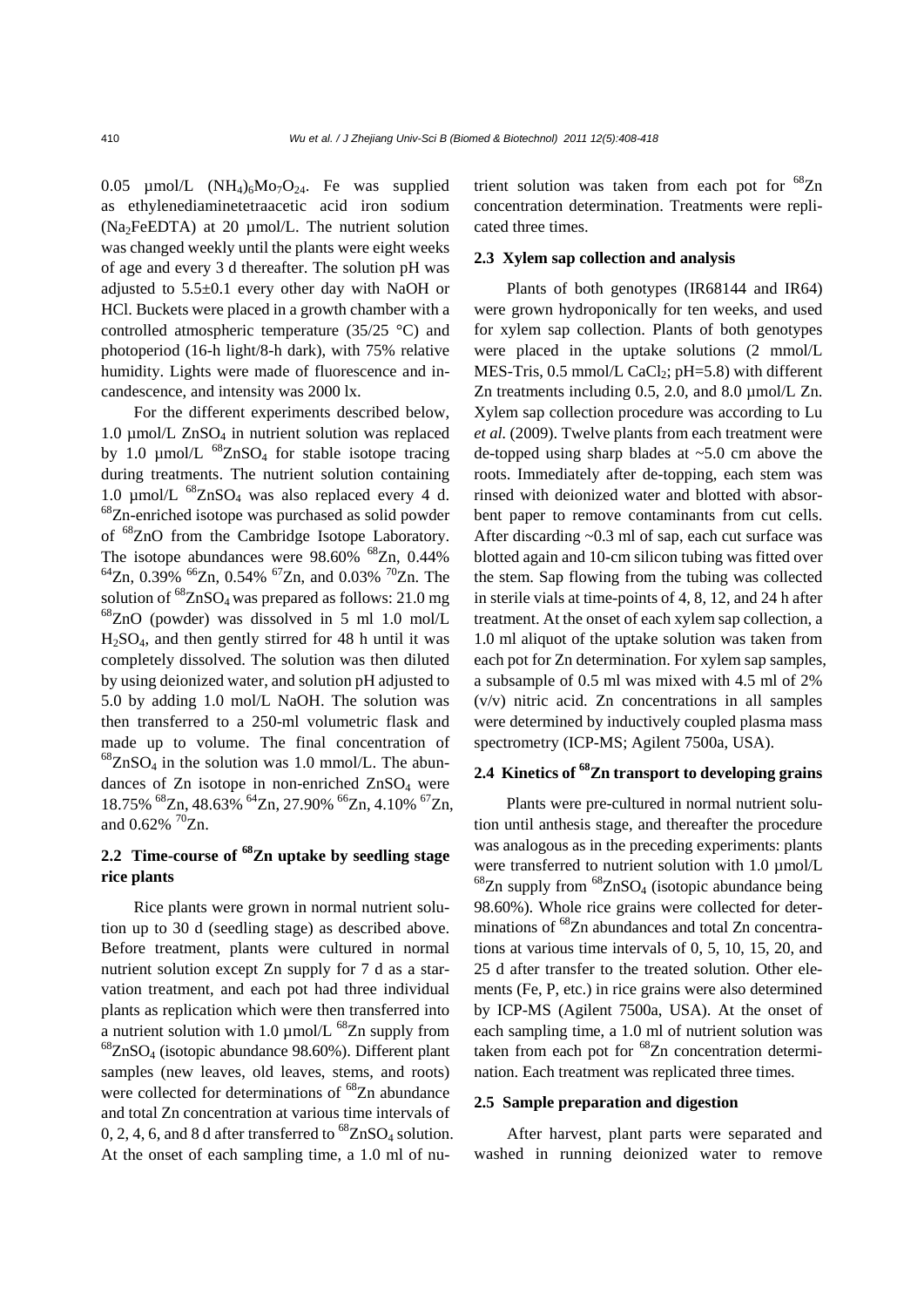Samples were oven-dried and milled by using MM301 (Retsch, Germany) with agate ball and internal wall. For digestion, 0.1 g (accuracy 0.1 mg) samples were mixed with 4 ml nitric acid  $(HNO<sub>3</sub>$ , reagent grade) and 1 ml hydrogen peroxide  $(H_2O_2)$ , analytical reagent; Beijing Chemical Works, China). Digestion was performed by using a hot block system (LabTech ED36, Germany). All samples were digested and analyzed in triplicates.

# **2.6 Determination of 68Zn tracer concentration in rice plants by ICP-MS**

Total Zn concentration  $(c_{Zn,t}, mg/kd)$  dry weight (DW)) and final ratio of  ${}^{68}Zn/{}^{66}Zn$  ( $R_{fin}$ ) in rice plants were obtained directly by analysis of ICP-atomic emission spectroscopy (AES) (SHIMADZU ICPS-7510) and ICP-MS (Agilent 7500a), respectively. The ultimate goal of total Zn and Zn isotopic analyses was to determine the concentration of the newlyaccumulated Zn into various parts of the rice plants during the tracing periods. Concentrations of the newly-accumulated Zn in different plant parts  $(c_{Zn,a}$ , mg/kg DW) were calculated from total Zn concentrations post exposure in the respective plant parts, the final  ${}^{68}Zn/{}^{66}Zn$  ratio in the respective parts, and the relative fractions of  ${}^{68}Zn$  and  ${}^{66}Zn$  in both the exposure media ( $f_{68\text{-enr}}$  and  $f_{66\text{-enr}}$ ) and in the respective parts of control rice plants  $(f_{68-nat}$  and  $f_{66-nat}$ ), according to Eq. (1) (Todd *et al.*, 2009; Wolf *et al.*, 2009):

$$
c_{\text{Zn,a}} = \frac{c_{\text{Zn,t}}(f_{68\text{-nat}} - R_{\text{fin}}f_{66\text{-nat}})}{R_{\text{fin}}(f_{66\text{-ent}} - f_{66\text{-nat}}) + (f_{68\text{-nat}} - f_{68\text{-ent}})},\qquad(1)
$$

where  $f_{68-{\rm nat}}$  and  $f_{66-{\rm nat}}$  are the natural abundances of  $^{68}Zn$  and  $^{66}Zn$  in normal nutrient solution (18.75%) and 27.90%, respectively);  $f_{68\text{-enr}}$  and  $f_{66\text{-enr}}$  represent the abundance of  ${}^{68}Zn$  and  ${}^{66}Zn$  in  ${}^{68}Zn$ -enriched ZnSO4 bought from the Cambridge Isotope Laboratory (98.60% and 0.39%, respectively). Please note that all data of  ${}^{68}Zn$  in the tables and figures of this paper refer to  $c_{Zn,a}$  only. They do not include the <sup>68</sup>Zn accumulated with 'normal Zn'  $(c_{7n}t-C_{7n}a)$ .

## **2.7 Statistical analysis**

All data were statistically analyzed using SPSS Version 12.0. Differences between treatments were determined by the least significant difference (*P*<0.05) from the analysis of variance (ANOVA). Differences between two genotypes were tested by a paired *t*-test (*P*<0.05 or *P*<0.01). The figures were generated using the software SigmaPlot 10.0.

### **3 Results**

# **3.1 68Zn absorption and transportation by root at seedling stage**

Under adequate  ${}^{68}Zn$  supply level, the high Zn-density genotype (IR68144) had a higher shoot dry matter yield, but a lower root dry matter yield, as compared with those in the low Zn-density genotype (IR64), and therefore, the root/shoot ratio of the former was significantly (*P*<0.01) lower regardless of the sampling time (Table 1). In the advanced growth stage, root/shoot ratios of both genotypes decreased due to higher shoot growth rate (Table 1).

**Table 1 Dry weights (DWs) of roots and shoots of high (IR68144) and low (IR64) Zn-density rice genotypes during supplying 68ZnSO4 for 8 d at seedling stage**

| Time | <b>Shoot DW</b><br>(g/plant) |             | Root DW<br>(g/plant) |             | Root/shoot<br>ratio |             |
|------|------------------------------|-------------|----------------------|-------------|---------------------|-------------|
| (d)  | IR68144                      | <b>IR64</b> | IR68144              | <b>IR64</b> | IR68144             | <b>IR64</b> |
| 2    | 110                          | 0.84        | 0.28                 | $0.33^{7}$  | 0.25                | $0.39*$     |
| 4    | $1.33*$                      | 1.14        | 0.29                 | $0.34*$     | 0.21                | $0.30*$     |
| 6    | $1.62^*$                     | 1.34        | 0.33                 | $0.39*$     | 0.20                | $0.29*$     |
| 8    | $178*$                       |             | 0.35                 | 0.43        | 19                  |             |

Plants were grown in normal nutrient solution up to 30 d (seedling stage), and then transferred into nutrient solution with 1.0  $\mu$ mol/L  ${}^{8}Zn$ . Data represent a mean of three plants.  ${}^{*}$  Statistical significance at *P*<0.01 between the two genotypes

After treatments with  $^{68}ZnSO_4$ , the concentrations of 68Zn in shoot parts (new leaves, older leaves, and stems) of the high Zn-density genotype (IR68144) were higher than those of the low Zn-density genotype (IR64), but lower in root parts (Table 2). The concentrations of  ${}^{68}Zn$  in new leaves and stems of both genotypes increased by the time of supplying  $68$ Zn, while in older leaves it was continuously decreased (Table 2). In root, the concentration of  ${}^{68}Zn$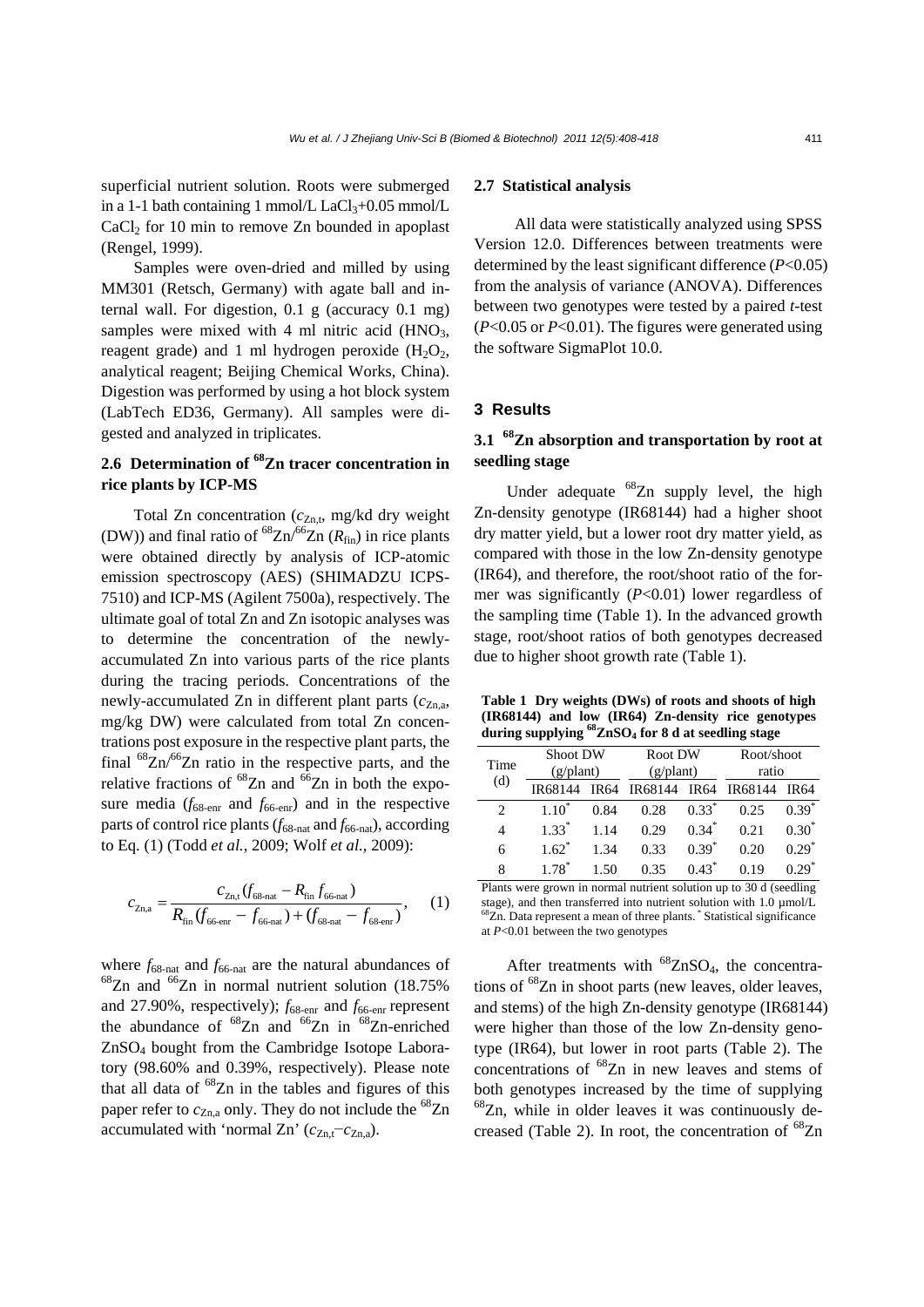was almost stable, with exception of slight increase in IR64 and decrease in IR68144 after 2 d. The total amount of <sup>68</sup>Zn taken up by each plant increased with time, whereas higher uptake rate was observed in IR68144 (Fig. la). In a short time (first 2 d), more  ${}^{68}Zn$ was absorbed in rice plant and translocated to the



**Fig. 1 Time-dependent kinetics of 68Zn absorption and transportation of two rice genotypes after supplying 68ZnSO4**

(a) Total amount of  ${}^{68}Zn$  uptake by whole plant; (b) Total amount of 68Zn translocated to shoot. Rice plants were grown in normal nutrient solution up to 30 d (seedling stage), and then transferred into nutrient solution with 1.0  $\mu$ mol/L  $68$ Zn supply from  $68$ ZnSO<sub>4</sub>. Samples were collected for determination of 68Zn abundance and total Zn concentration at various time intervals of 0, 2, 4, 6, and 8 d after transfer

shoot in the high Zn-density genotype (IR68144), and became stable at 8 d (Fig. 1).

# **3.2 Kinetics of 68Zn accumulation in new leaves and grains**

The concentrations of  ${}^{68}Zn$  in new leaves and grains of both rice genotypes increased rapidly by the time  ${}^{68}ZnSO_4$  was supplied (Fig. 2), indicating that  $68$ Zn in the nutrient solution was absorbed and accumulated into the new leaves and grains. The characteristics of <sup>68</sup>Zn accumulation in both genotypes were quite similar (Fig. 2). By comparison,  $^{68}Zn$  concentration in IR68144 was higher than in IR64 (Fig. 2). In the developing grains,  $^{68}Zn$  concentration reached the highest level at 15 d and then decreased; this is different from the new leaves and may be due to the growing complexion of rice grains. The 15th day after anthesis stage showed the greatest rate of grain filling, and large amounts of carbohydrate were transported into grains, increasing the biomass quite quickly (Fig. 3). Afterwards,  $^{68}Zn$  concentration decreased due to dilution effects (Fig. 2).

Besides, Table 3 shows that transportation of 68Zn into rice grains continues up to maturity. The accumulation of  ${}^{68}Zn$  in grains of both genotypes increased rapidly with time of supplying  $^{68}Zn$ ; however, before 15 d the accumulation of  $^{68}Zn$  in IR64 was higher than that of IR68144 because of the earlier grain filling stage of IR64 (Table 3). After 15 d,  $^{68}Zn$ accumulation of IR68144 was higher than that of IR64. The amount of Zn remobilized from vegetative tissues was increased even at late grain filling stage, with a great portion of total Zn allocated in grains, which was much higher than the level of Zn directly absorbed by the root after the anthesis stage.

**Table 2 Concentration of 68Zn in the dried tissues of two rice genotypes during supplying 68ZnSO4 for 8 d at seedling stage** 

|                     | Concentration of ${}^{68}Zn$ (mg/kg) |                |                 |                 |                |                    |                 |                    |
|---------------------|--------------------------------------|----------------|-----------------|-----------------|----------------|--------------------|-----------------|--------------------|
| Sampling<br>time(d) | <b>IR64</b>                          |                |                 |                 | IR68144        |                    |                 |                    |
|                     | Old leaves                           | New leaves     | <b>Stem</b>     | Root            | Old leaves     | New leaves         | <b>Stem</b>     | Root               |
| 2                   | $0.63^{\rm a}$                       | $0.32^{\rm a}$ | $13.00^{\rm a}$ | $16.48^{\rm a}$ | $2.25^{\rm a}$ | $0.98^{\rm a}$     | $18.44^{\circ}$ | $15.33^{a}$        |
| $\overline{4}$      | $0.42^{b}$                           | $2.35^{b}$     | $15.18^{b}$     | $16.74^{\circ}$ | $1.75^{b}$     | $2.71^{\rm b}$     | $19.81^{a}$     | $15.24^{\rm a}$    |
| 6                   | $0.25^{\circ}$                       | $5.58^\circ$   | $22.17^{\circ}$ | $18.54^{b}$     | $1.54^{b}$     | 7.00 <sup>c</sup>  | $19.55^{\circ}$ | $14.68^{b}$        |
| 8                   | $0.13^d$                             | $9.85^{\rm d}$ | $31.03^d$       | $19.10^{b}$     | $1.33^c$       | 11.69 <sup>d</sup> | $15.26^{b}$     | 14.41 <sup>b</sup> |

Plants were grown in normal nutrient solution up to 30 d (seedling stage), then transferred into nutrient solution with 1.0 µmol/L <sup>68</sup>ZnSO<sub>4</sub>. Data represent a mean of three plants. Different superscript letters at the same column indicate statistical significance at *P*<0.05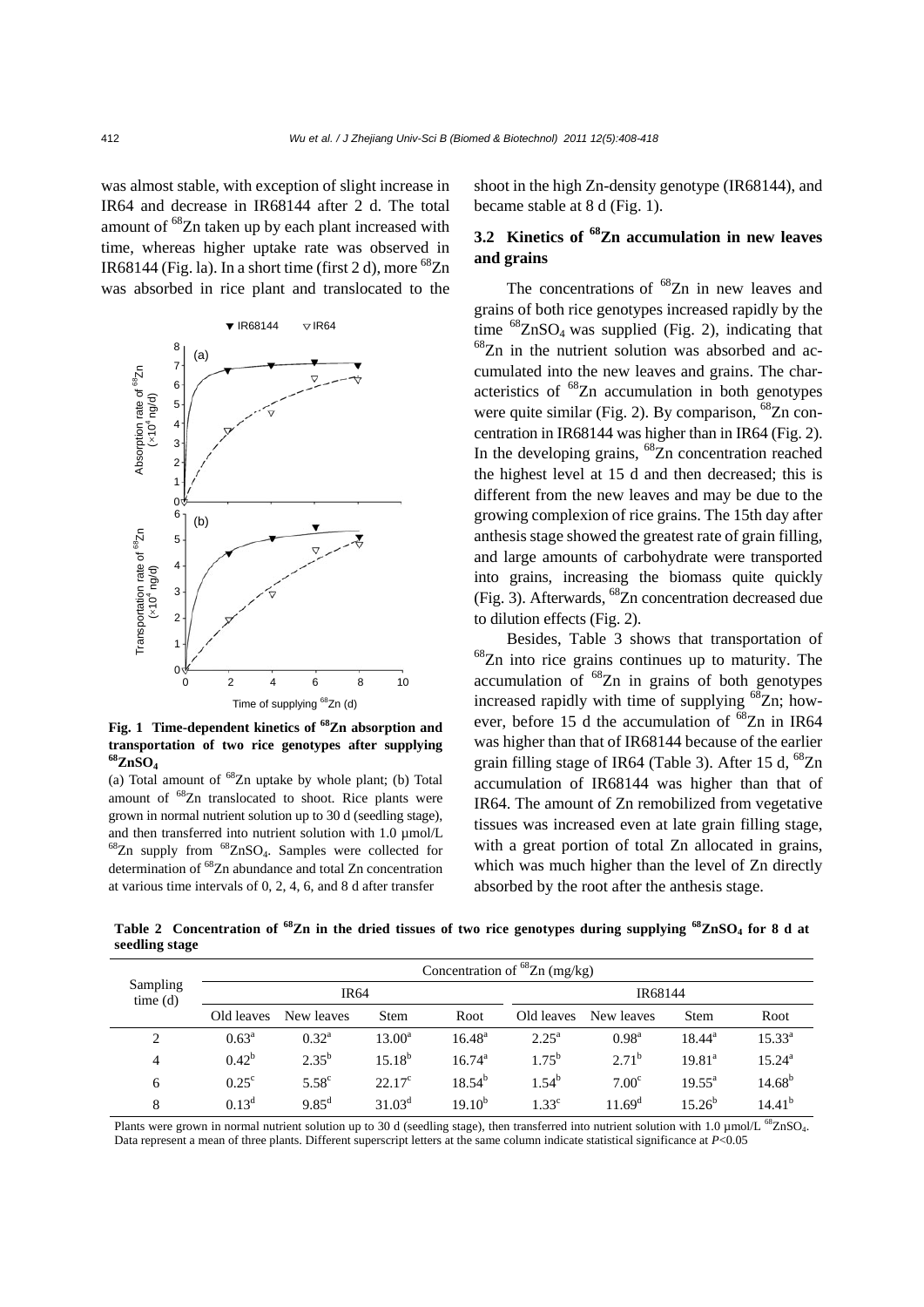

**Fig. 2 Effect of 68ZnSO4 treatment on the concentration of isotope tracer 68Zn in new leaves and developing grains of two rice genotypes after supplying 68ZnSO4** (a) New leaves were collected at various time intervals of 0, 2, 4, 6, and 8 d; (b) Grains were collected at various time intervals of 0, 5, 10, 15, 20, and 25 d after transfer. Rice plants were grown in normal nutrient solution for 30 d (seedling stage) and 100 d (anthesis stage), respectively, and then transferred into nutrient solution with 1.0 µmol/L  $68$ Zn supply from  $68$ ZnSO<sub>4</sub>. Data represent mean $\pm$ SE of three replicates



**Fig. 3 Growth weight of grains in two rice genotypes under normal hydroponic condition** 

Rice plants were grown in normal nutrient solution for 100 d (anthesis stage), and then rice grains were collected at various time intervals of 0, 7, 14, 21, 28, and 35 d after that. Weight of 100 seeds per individual plants was determined. Data represent mean±SE of five replicates

## **3.3 Zn transport in xylem**

Time-dependent variation of Zn concentration in xylem sap of the plants and the uptake solution is shown in Fig. 4 for both IR68144 and IR64. Zn concentrations in the xylem sap of both genotypes increased with increasing Zn level in the uptake solution at each time point (Fig. 4a), but showed different rate patterns. For high Zn-density genotype (IR68144), Zn concentration increased rapidly up to 12 h and then decreased, whereas for IR64, it increased to 8 h and then decreased. Regardless of treatments, Zn concentration in the xylem sap of

**Table 3** Accumulation of <sup>68</sup>Zn into rice grains of each individual plant at various time when <sup>68</sup>ZnSO<sub>4</sub> supply was **initiated at anthesis stage** 

| Genotype    | Time $(d)$ | ${}^{68}Zn^a$ (µg/plant) | $\text{Zn}^b$ (µg/plant) | Total $Zn^c$ ( $\mu$ g/plant) | ${}^{68}Zn$ content (%) |
|-------------|------------|--------------------------|--------------------------|-------------------------------|-------------------------|
| <b>IR64</b> | $\theta$   | $\Omega$                 | $10.95 \pm 0.32$         | 10.95                         | $\overline{0}$          |
|             | 5          | $0.77 \pm 0.02$          | $31.05 \pm 0.59$         | 31.82                         | 2.41                    |
|             | 10         | $10.81 \pm 0.19$         | $46.32 \pm 0.73$         | 57.13                         | 18.92                   |
|             | 15         | $14.86 \pm 0.41$         | $59.29 \pm 0.91$         | 74.15                         | 20.01                   |
|             | 20         | $15.62 \pm 0.29$         | $74.81 \pm 1.03$         | 90.43                         | 17.27                   |
|             | 25         | $17.74 \pm 0.48$         | $75.39 \pm 0.89$         | 93.13                         | 19.05                   |
| IR68144     | $\Omega$   | $\Omega$                 | $10.68 \pm 0.47$         | 10.68                         | $\overline{0}$          |
|             | 5          | $0.55 \pm 0.02$          | $32.67 \pm 0.53$         | 33.22                         | 1.66                    |
|             | 10         | $5.74 \pm 0.14$          | $54.09 \pm 0.87$         | 59.83                         | 9.60                    |
|             | 15         | $19.88 \pm 1.42$         | $66.21 \pm 0.71$         | 86.09                         | 23.09                   |
|             | 20         | $22.73 \pm 0.77$         | $76.50 \pm 1.32$         | 99.23                         | 22.90                   |
|             | 25         | $27.07 \pm 0.48$         | $79.43 \pm 1.03$         | 106.50                        | 25.42                   |

Plants were grown in normal nutrient solution for 100 d (anthesis stage), and then transferred into nutrient solution with 1.0  $\mu$ mol/L<sup>68</sup>Zn.<br><sup>a 68</sup>Zn refers to Zn absorbed from nutrient solution after anthesis stage; <sup></sup> the sum of both. Data represent mean±SE for three replications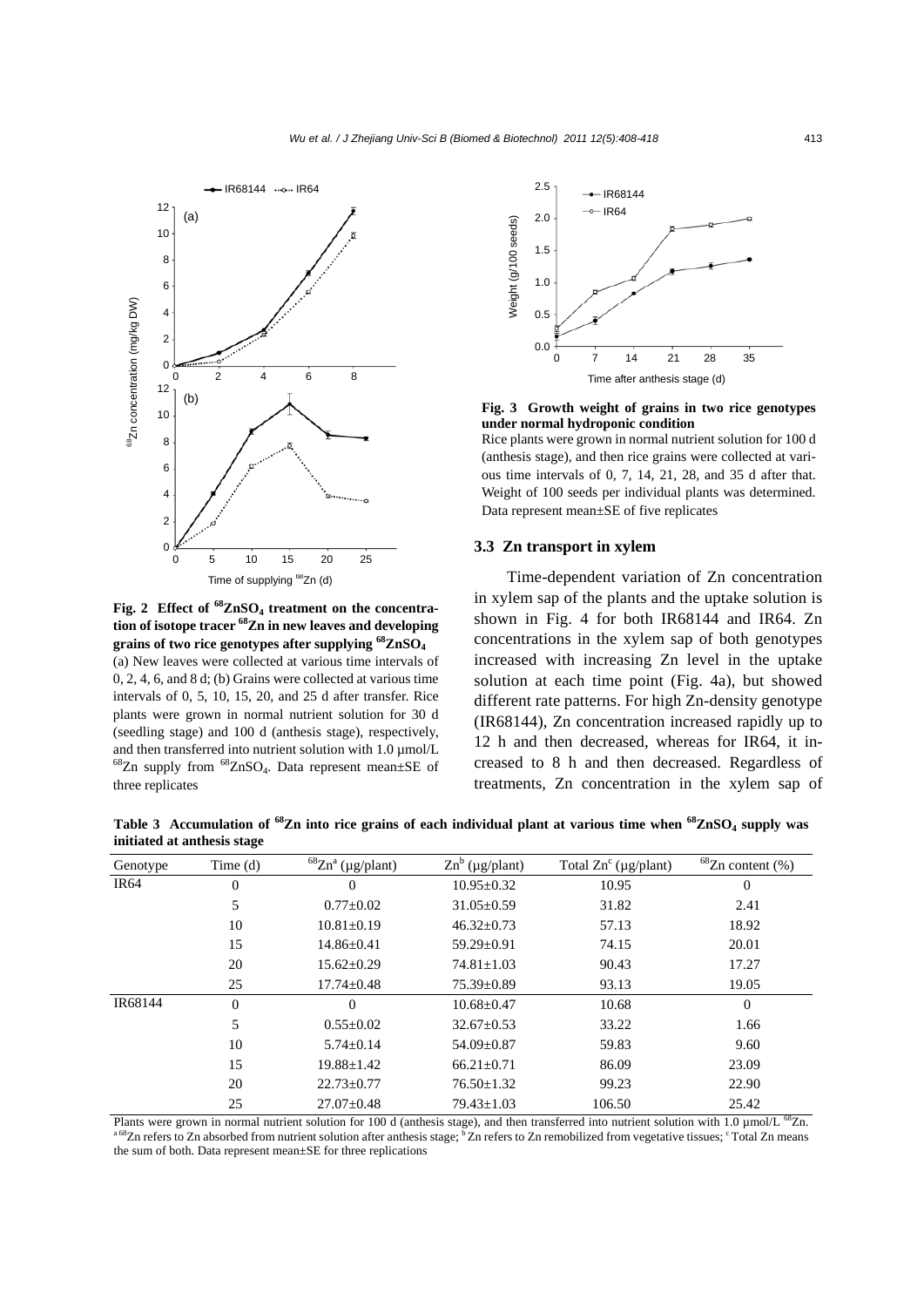

**Fig. 4 Time-course Zn concentrations in the xylem sap (a) and uptake solution (b) of IR68144 and IR64 with treatments of 0.5, 2.0 and 8.0 µmol/L Zn** 

Twelve plants in the same pot were treated as one replicate. Data represent mean±SE of three replicates

IR68144 was consistently higher than that of IR64, especially with  $8.0 \mu$ mol/L Zn supply level (Fig. 4a). In contrast to Zn concentration in xylem sap, Zn concentration in the root of IR64 was much higher than that of IR68144 (data not shown). Zinc concentration in the uptake solution decreased gradually, especially during first 4 h (Fig. 4b). Zn concentration was consistently higher in the xylem sap of both rice genotypes than in the uptake solution (Fig. 4). At the Zn-deficient level (0.5 µmol/L Zn supply), Zn in the external solution deceased by 50% within 4 h, and no significant difference was observed for the two genotypes (Fig. 4b), but the decreasing ratio of Zn in solution was approximately 50% for IR68144, but less than 40% for IR64, at sufficient (2.0 µmol/L) or surplus (8.0 µmol/L) Zn supply. After 24 h, IR68144 also had higher Zn absorption ratio than IR64 at sufficient (2.0  $\mu$ mol/L) or surplus (8.0  $\mu$ mol/L) Zn supply, showing lower Zn concentration in uptake solution (Fig. 4b).

### **4 Discussion**

The physiological basis of Zn transport in rice plants and the controlling process of Zn accumulation in edible portion of seeds are not understood with any certainty (Welch and Graham, 1999; Graham *et al.*, 2001). The first and most important barrier of rice plants to accumulate more Zn in edible tissues resides at the root-soil interface (i.e., the rhizosphere) for Zn absorption (Welch, 1995). In this study,  ${}^{68}ZnSO_4$  was used as the source of Zn in hydroponics experiments. The results show that more  ${}^{68}Zn$  was absorbed in rice plants and translocated to the shoot by roots of high Zn-density rice genotype (IR68144) in early 2 d (Fig. 1), with higher  ${}^{68}Zn$  concentration in new leaves (Table 2), when compared with those of IR64. Fibrous root system of IR68144 had more root tips and total surface area than that of IR64 (Table 4), so  ${}^{68}Zn$  could be absorbed more quickly from nutrient solution in the short-term.

Similar results were also obtained in barley and rice (Genc *et al.*, 2007; Chen *et al.*, 2009). Genc *et al.* (2007) showed that the greater Zn uptake and better growth in Pallas (wild-type barley) compared with *brb* (root-hairless mutant) in Zn-deficient soil, which could be attributed primarily to greater root surface area due to root hairs in Pallas, rather than other root morphological differences. Interestingly, <sup>68</sup>Zn concentration in stems of IR68144 decreased after 6 d when <sup>68</sup>Zn was deficient in the solution; however, it was not seen in IR64 (Table 2). This suggested that  $^{68}$ Zn deposited in stems of IR68144 might be retranslocated into new growing tissues under Zndeficient condition.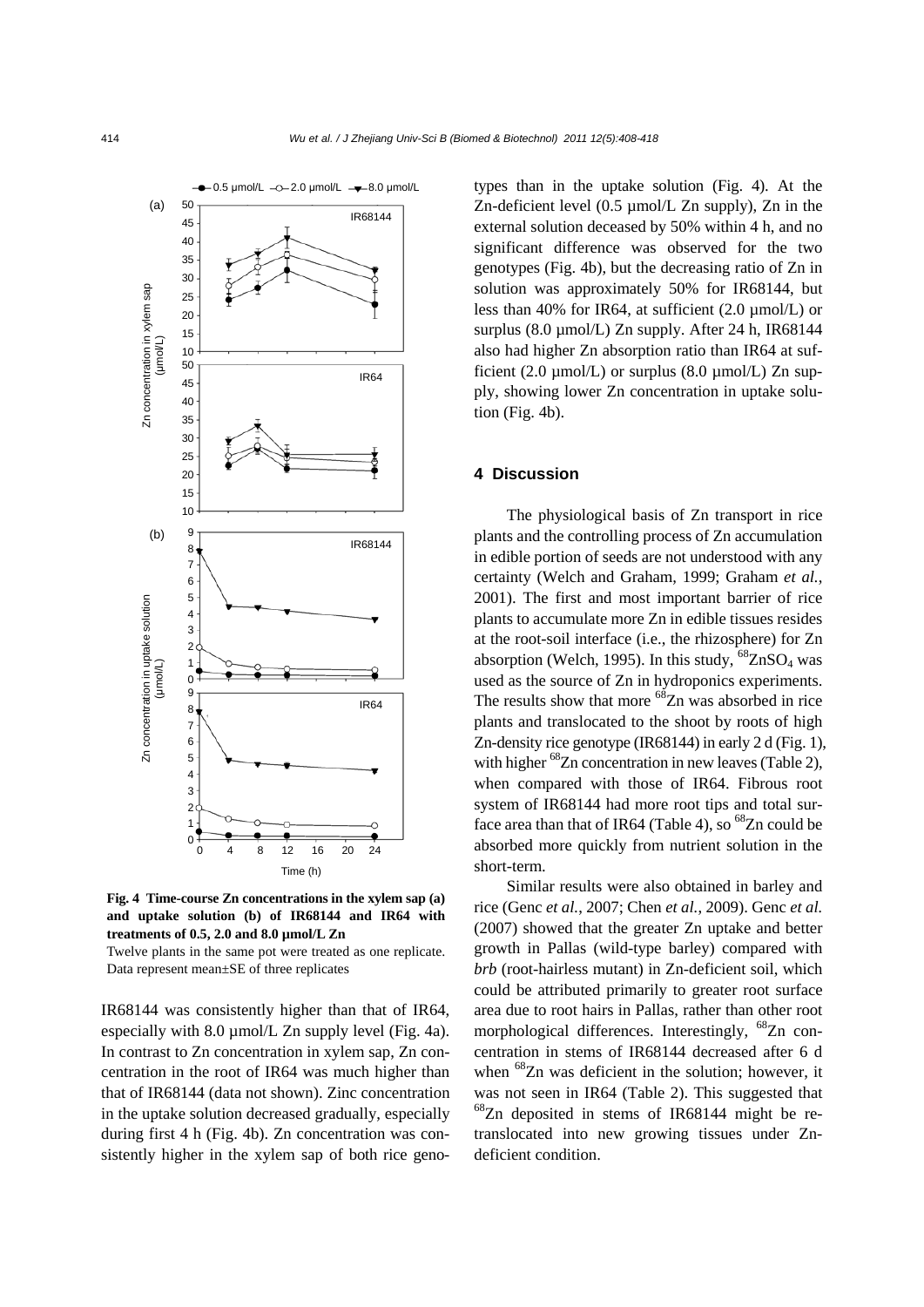| Genotype |         | Total length                   | Total surface area            | Total volume                | Length of root with            | Number of root tips              |
|----------|---------|--------------------------------|-------------------------------|-----------------------------|--------------------------------|----------------------------------|
|          |         | (cm/plant)                     | $(cm^2$ /plant)               | $(cm3/\text{plant})$        | diameter $< 0.4$ mm (cm)       | (iip/plant)                      |
|          | IR64    | $478.39 + 51.71^{Aa}$          | $56.11+12.18^{Bb}$            | $0.53+0.17^{Aa}$            | $313.88 + 10.56$ <sup>Aa</sup> | $2046.11 \pm 356.36^{Bb}$        |
|          | IR68144 | $559.32 + 62.46$ <sup>Aa</sup> | $65.71 + 18.23$ <sup>Aa</sup> | $0.58 + 0.22$ <sup>Aa</sup> | $355.91 + 25.41$ <sup>Aa</sup> | $3707.67 + 339.64$ <sup>Aa</sup> |
|          |         |                                |                               |                             |                                |                                  |

**Table 4 Root morphologies of two rice genotypes under normal hydroponics condition** 

Plants were grown in normal nutrient solution for 30 d (seedling stage). Data represent mean±SE of six independent replicates. Different upper and lower superscript letters indicate statistical significance at *P*<0.01 and *P*<0.05, respectively, between the two rice genotypes

The efficiency of root-to-shoot translocation is theoretically dependent on four processes (Lasat *et al.*, 1996; Palmgren *et al.*, 2008): (1) Zn sequestration in the root; (2) efficiency of the radial symplastic passage; (3) xylem loading capacity; and, (4) Zn movement efficiency in the xylem vessels. It has been suggested that decreased root cell sequestration may facilitate enhancing Zn root-to-shoot translocation in the hyperaccumulators (Yang *et al.*, 2006); however, very limited literature was available on Zn sequestration in the root of rice. Root uptake of divalent cations typically exhibits two phases: apoplastic binding and symplastic uptake (Hart *et al.*, 1998; Zhao *et al.*, 2002). Passive (apoplastic) uptake involves diffusion of ions in the soil solution into the root endodermis along a chemical potential (concentration) gradient, while active ion uptake occurs against the concentration gradient with high selectivity of ions and energy-consuming mechanism (Marschner, 1995). In this study, a higher Zn concentration in xylem sap was observed compared to the uptake solution, and still increased within 4–8 h while Zn concentration in the uptake solution was decreasing (Fig. 4). We believe that root to shoot translocation of Zn in both rice genotypes is through symplastic passage. Additionally, Zn concentration in the xylem sap of IR68144 was consistently higher than that of IR64, especially with 8.0 µmol/L Zn supply level (Fig. 4a), but lower Zn concentration in root in contrast to IR64 (Table 2), showing enhanced transport capacity of Zn to shoot. Thus, we suggest that efficient transport of Zn into root symplasm and efflux into xylem vessels may play an important role in Zn accumulation into grains.

Results of the present study show similar patterns of <sup>68</sup>Zn accumulation into new leaves at seedling stage and into developing grains at ripening stage by root supply (Fig. 2). The concentrations of  ${}^{68}Zn$  in new leaves and grains of IR68144 were higher than those of IR64 at the same developing stage. It is hypothesis that rice plants with high Zn concentration in new leaves at seedling stage will have high Zn density in grains, but it still needs further investigation. If so, it will become more convenient for the plant breeder to choose high Zn-density rice genotypes. After anthesis stage, both of the rice genotypes continued to uptake the root-supplied Zn with high accumulation occurring in the rice grains (Table 3). This was consistent with the findings of cotton (Constable *et al.*, 1988), red spring wheat (Miller *et al*., 1994), and aerobic rice (Jiang *et al.*, 2007). Of the total plant Zn, 50% (cotton), 10% (wheat), or 20% (rice) was taken up between anthesis and maturity. Here, in the high Zn-density genotype (IR68144) it was 25%, higher than that in the low Zn-density genotype IR64 (20%), indicating that IR68144 had a more efficient transport system for Zn bypass from root to grain. It was reported that Zn was a mobile micronutrient and could remobilize from vegetative tissues (such as stems, roots, and senescence leaves) into grains, which was confirmed in wheat (Pearson *et al.*, 1995; 1996). However, in rice, there is little evidence to show the capacity of phloem remobilization of Zn from vegetative tissues to grains. A large proportion of Zn in the grains was remobilized from vegetative tissues during grain developing stage (Table 3), which amounts to three to four times greater than that directly absorbed by roots after anthesis stage in IR68144 and IR64. Therefore, we suggest that the phloem remobilization capacity could be an important factor which is responsible for high Zn density in rice grains.

In the cereal grains, Zn is preferentially stored together with phytate, which is a strong chelator of divalent cations and significantly reduces mineral bioavailability (Bohn *et al.*, 2008). Phytate is the primary storage form of phosphate and inositol in cereal seeds (Bouis, 2000). It accumulates rapidly during seed development and can account for up to several percent of the seed DW (Lott, 1984). In this study, P accumulation in the grains of IR64 was higher than that of IR68144 during the grain filling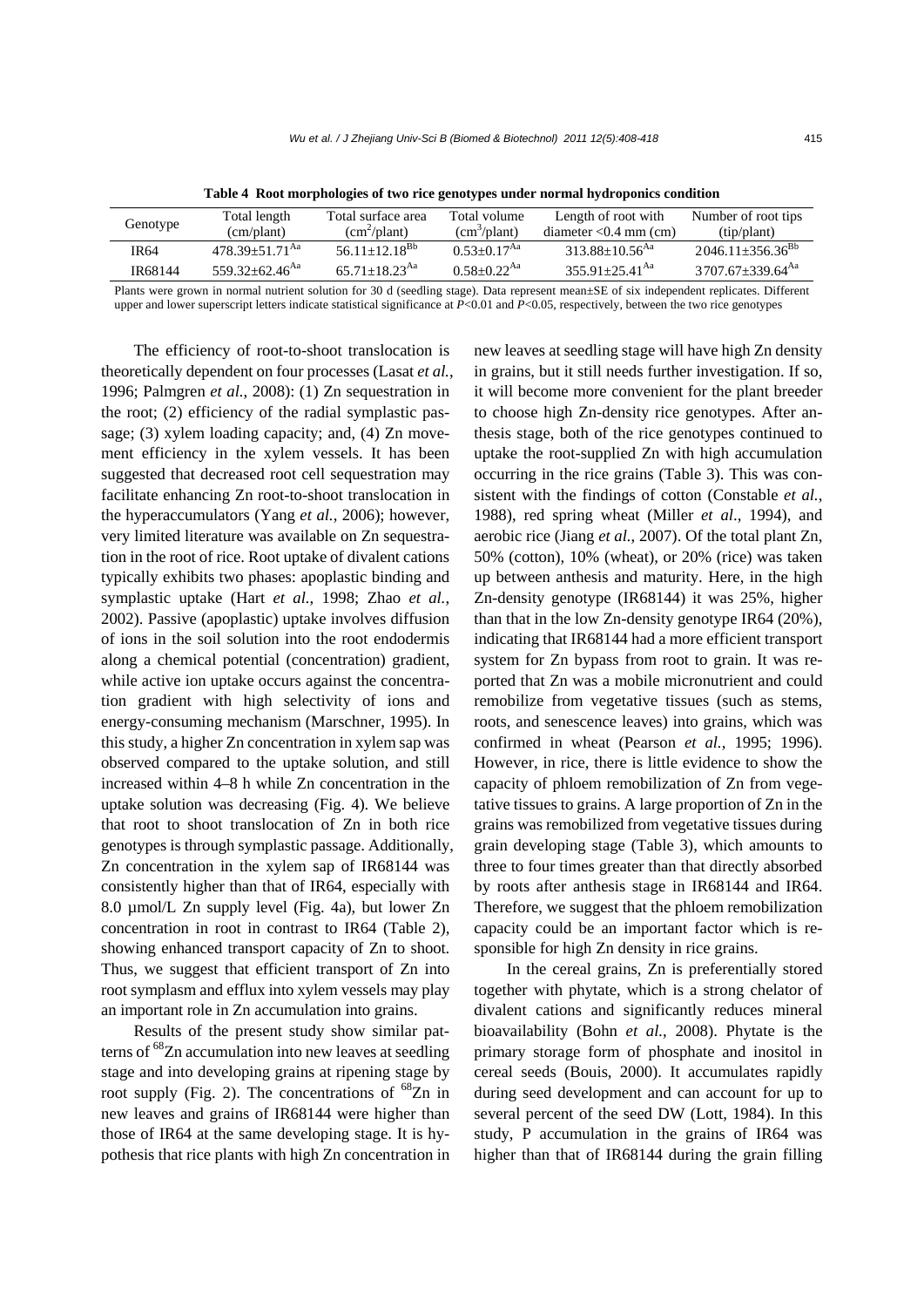stage, which was consistent with the result of Liu *et al*. (2004). The content of Fe in developing grains was also analyzed (Fig. 5b) and had the same tendency as Zn accumulation in grains. Hao *et al*. (2005) found that Zn and Fe were distributed through the whole transverse section of IR68144 grains, whereas the elements were not detected in the center of IR64 grains. Although there was no significant difference between the protein contents of polished rice (approximately 10%) with the two genotypes (data not shown), the grains of IR68144 had significantly higher methionine content and lower tyrosine content than those of IR64 (*P*<0.01). Those results suggest that high Zn density in rice grains is also related with the chemical compositions of grains, such as P and other elements.



**Fig. 5 Accumulations of P (a) and Fe (b) during the rice grain developments of two rice genotypes** 

Rice plants were grown in normal nutrient solution for 100 d (anthesis stage), and then rice grains were collected at various time intervals of 0, 5, 10, 15, 20, and 25 d after that. Accumulations of P and Fe were determined by ICP-MS. Data represent mean±SE of three replicates

Our findings suggest that for Zn density in rice grains, the mobility of Zn within the plants seems to be more important than the root uptake ability. In the low Zn-density genotype, a great amount of Zn absorbed by the root was deposited in the roots and stems, and less was remobilized into developing grains compared to high Zn-density genotype. Efforts on promoting this portion of Zn to grains could be the key point for enhancing Zn density in seeds. Root-shoot distribution of Zn has been suggested to be controlled mainly by heavy metal transporting ATPases (Hussain *et al.*, 2004), which were thought to transport Zn across the plasma membrane of root vascular cells into the xylem for transport to the shoot. Increasing the expression of *HMA4* or a closely related gene is therefore likely to enhance the rates of Zn translocation from root to shoot for biofortification purposes (Hanikenne *et al.*, 2008). The yellow stripe-like transporter (YSL) proteins transport metalnicotianamine complexes and have mainly been studied with respect to Fe homeostasis (Koike *et al.*, 2004; Schaaf *et al.*, 2005). However, YSL transporters could also have roles in Zn mobilization. Waters and Grusak (2008) found that these proteins were required for efficient mobilization of Zn from sentence leaves and fruit hulls into seeds. However, little literature was available on the effect of these transporters in rice, and further investigation is necessary to understand the mechanisms of manipulating Zn transport in rice plants.

#### **References**

- Bohn, L., Meyer, A.S., Rasmussen, S.K., 2008. Phytate: impact on environment and human nutrition. A challenge for molecular breeding. *J. Zhejiang Univ.-Sci. B*, **9**(3):165- 191. [doi:10.1631/jzus.B0710640]
- Bouis, H.E., 2000. Special issue on improving human nutrition through agriculture. *Food Nutr. Bull.*, **21**(4):351-576.
- Broadley, M.R., White, P.J., Hammond, J.P., Zelko, I., Lux, A., 2007. Zinc in plants. *New Phytol.*, **173**(4):677-702. [doi: 10.1111/j.1469-8137.2007.01996.x]
- Cakmak, I., 2008. Enrichment of cereal grains with zinc: agronomic or genetic biofortification? *Plant Soil*, **302**(1-2):1-17. [doi:10.1007/s11104-007-9466-3]
- Chen, W.R., He, Z.L., Yang, X.E., Feng, Y., 2009. Zinc efficiency is correlated with root morphology, ultrastructure, and antioxidative enzymes in rice. *J. Plant Nutr.*, **32**(2): 287-305. [doi:10.1080/01904160802608627]
- Constable, G.A., Rochester, I.J., Cook, J.B., 1988. Zinc, copper, iron, manganese and boron uptake by cotton on cracking clay soils of high pH. *Aust. J. Exp. Agric.*, **28**(3):351-356. [doi:10.1071/EA9880351]
- Gao, X.P., Thomas, W., Kuyper, E., Zou, C.Q., Zhang, F.S., Hoffland, E., 2007. Mycorrhizal responsiveness of aerobic rice genotypes is negatively correlated with their zinc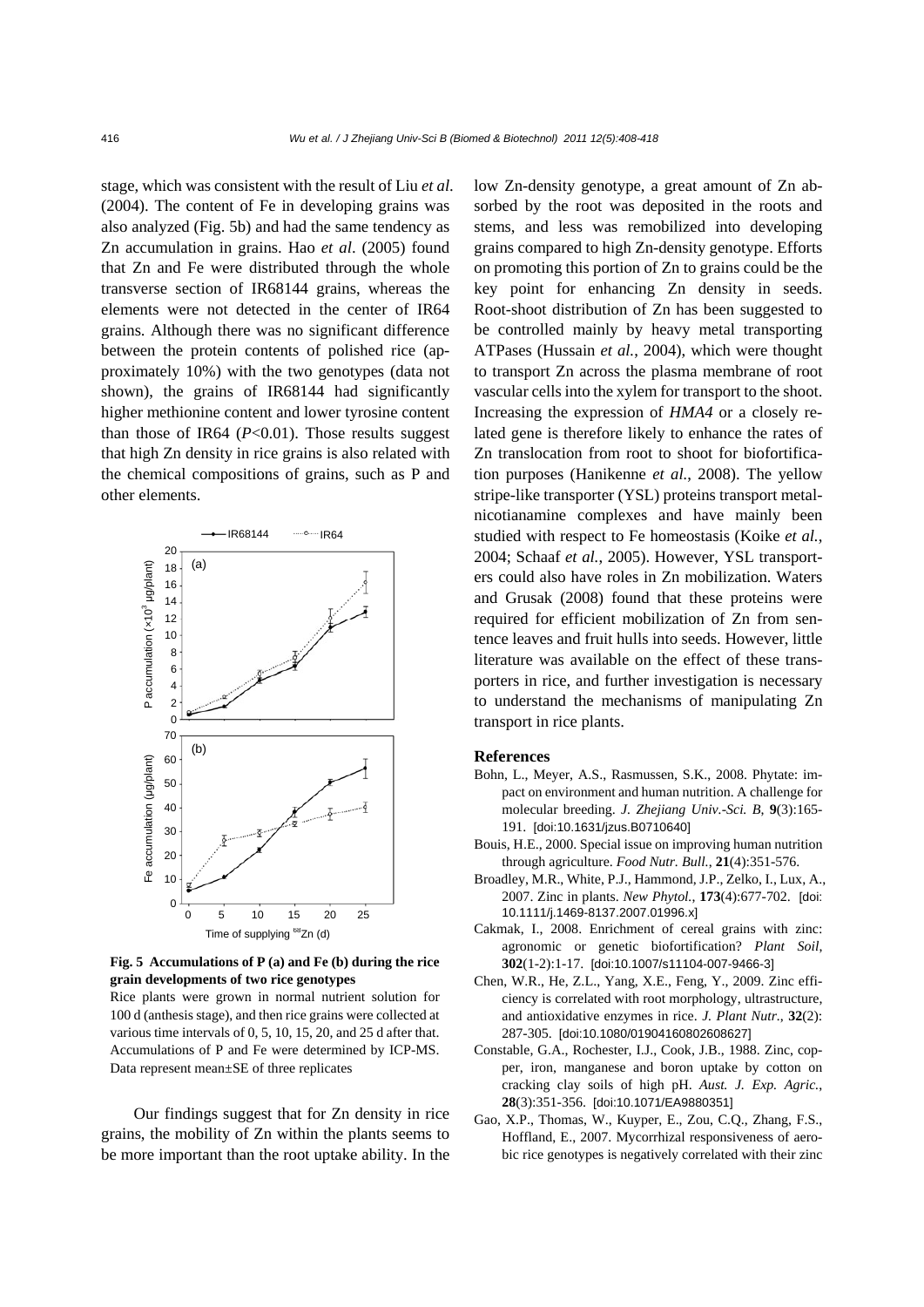uptake when nonmycorrhizal. *Plant Soil*, **290**(1-2): 283-291. [doi:10.1007/s11104-006-9160-x]

- Genc, Y., Huang, C.Y., Langridge, P., 2007. A study of the role of root morphological traits in growth of barley in zinc-deficient soil. *J. Exp. Bot.*, **58**(11):2775-2784. [doi: 10.1093/jxb/erm142]
- Graham, R.D., Welch, R.M., Bouis, H.E., 2001. Addressing micronutrient malnutrition through enhancing the nutritional quality of staple foods: principles, perspectives and knowledge gaps. *Adv. Agron.*, **70**:77-142. [doi:10.1016/ S0065-2113(01)70004-1]
- Grusak, M.A., Pearson, J.N., Marentes, E., 1999. The physiology of micronutrient homeostasis in field crops. *Field Crops Res*., **60**(1-2):41-56. [doi:10.1016/S0378-4290(98) 00132-4]
- Hanikenne, M., Talke, I.N., Haydon, M.J., Lanz, C., Nolte, A., Motte, P., Kroymann, J., Weigel, D., Kramer, U., 2008. Evolution of metal hyperaccumulation required *cis*regulatory changes and copy number expansion of *HMA4*. *Nature*, **453**(7193):391-395. [doi:10.1038/nature06877]
- Hao, H.L., Feng, Y., Huang, Y.Y., Tian, S.K., Lu, L.L., Yang, X.E., Wei, Y.Z., 2005. Situ analysis of cellular distribution of iron and zinc in rice grains using SRXRF method. *High Energy Phys. Nucl*., **29**:56-60 (in Chinese).
- Hart, J.J., Welch, R.M., Norvell, W.A., Sullivan, L.A., Kochian, L.V., 1998. Characterization of cadmium binding, uptake, and translocation in intact seedlings of bread and durum wheat cultivars. *Plant Physiol.*, **116**(4):1413-1420. [doi:10.1104/pp.116.4.1413]
- Hocking, P.J., 1980. The composition of phloem exudate and xylem sap from tree tobacco (*Nicotiana glauca* Grah.). *Ann. Bot.*, **45**(6):633-643.
- Hussain, D., Haydon, M.J., Wang, Y., Wong, E., Sherson, S.M., Young, J., Camakaris, J., Harper, J.F., Cobbett, C.S., 2004. P-type ATPase heavy metal transporters with roles in essential zinc homeostasis in *Arabidopsis*. *Plant Cell*, **16**(5):1327-1339. [doi:10.1105/tpc.020487]
- Jiang, W., Struik, P.C., Lingna, J., van Keulen, H., Zhao, M., Stomph, T.J., 2007. Uptake and distribution of rootapplied or foliar applied <sup>65</sup>Zn after flowering in aerobic rice. *Ann. Appl. Biol.*, **150**(3):383-391. [doi:10.1111/j. 1744-7348.2007.00138.x]
- Khan, A., Weaver, C.M., 1989. Pattern of zinc-65 incorporation into soybean seeds by root absorption, stem injection, and foliar application. *J. Agric. Food Chem.*, **37**(4): 855-860. [doi:10.1021/jf00088a005]
- Koike, S., Inoue, H., Mizuno, D., Takahashi, M., Nakanishi, H., Mori, S., Nishizawa, N.K., 2004. OsYSL2 is a rice metalnicotianamine transporter that is regulated by iron and expressed in the phloem. *Plant J*., **39**(3):415-424. [doi:10. 1111/j.1365-313X.2004.02146.x]
- Lasat, M.M., Baker, A.J.M., Kochian, L.V., 1996. Physiological characterization of root  $Zn^{2+}$  absorption and translocation to shoots in Zn hyperaccumulator and non-accumulator species of *Thlaspi*. *Plant Physiol.*, **112**(4):1715-1722.
- Liu, A., Hamel, C., Hamilton, R.I., Ma, B.L., 2000. Acquisi-

tion of Cu, Zn, Mn and Fe by mycorrhizal maize (*Zea mays* L.) grown in soil at different P and micronutrient levels. *Mycorrhiza*, **9**(6):331-336. [doi:10.1007/s00572 0050277]

- Liu, J.C., Ockenden, I., Truax, M., Lott, J.N.A., 2004. Phytic acid-phosphorus and other nutritionally important mineral nutrient elements in grains of wild-type and *low phytic acid (lpa1–1)* rice. *Seed Sci. Res.*, **14**(2):109-116. [doi:10.1079/SSR2004160]
- Lott, J.N.A., 1984. Accumulation of Seed Reserves of Phosphorus and Other Minerals. *In*: Murray, D.R. (Ed.), Seed Physiology, Vol. I. Academic Press, New York, p.139- 166.
- Lu, L.L., Tian, S.K., Yang, X.E., Li, T.Q., He, Z.L., 2009. Cadmium uptake and xylem loading are active processes in the hyper-accumulator *Sedum alfredii*. *J. Plant Physiol.*, **166**(6):579-587. [doi:10.1016/j.jplph.2008.09.001]
- Marschner, H., 1995. Mineral Nutrition of Higher Plants. Academic Press, San Diego, California, USA, p.325-329.
- Miller, R.O., Jacobsen, J.S., Skogley, E.O., 1994. Aerial accumulation and partitioning of nutrients by hard red spring wheat. *Commun. Soil Sci. Plant Anal.*, **25**(11): 1891-1911. [doi:10.1080/00103629409369162]
- Page, V., Feller, U., 2005. Selective transport of zinc, manganese, nickel, cobalt and cadmium in the root system and transfer to the leaves in young wheat plants. *Ann. Bot.*, **96**(3):425-434. [doi:10.1093/aob/mci189]
- Palmgren, M.G., Clemens, S., Williams, L.E., Kraemer, U., Borg, S., Schjorring, J.K., Sanders, D., 2008. Zinc biofortification of cereals: problems and solutions. *Trends Plant Sci*., **13**(9):464-473. [doi:10.1016/j.tplants.2008. 06.005]
- Pearson, J.N., Rengel, Z., 1995. Uptake and distribution of <sup>65</sup>Zn and <sup>54</sup>Mn in wheat grown at sufficient and deficient levels of Zn and Mn II. During grains development. *J. Exp. Bot.*, **46**(7):841-845. [doi:10.1093/jxb/46.7.841]
- Pearson, J.N., Rengel, Z., Jenner, C.F., Graham, R.D., 1995. Transport of zinc and manganese to developing wheat grains. *Physiol. Plant.*, **95**(3):449-455. [doi:10.1111/ j.1399-3054.1995.tb00862.x]
- Pearson, J.N., Rengel, Z., Jenner, C.F., Graham, R.D., 1996. Manipulation of xylem transport affects Zn and Mn transport into developing wheat grains of cultured ears. *Physiol. Plant.*, **98**(2):229-234. [doi:10.1034/j.1399-3054. 1996.980202.x]
- Rengel, Z., 1999. Physiological responses of wheat genotypes grown in chelator-buffered nutrient solutions with increasing concentrations of excess HEDTA. *Plant Soil*, **215**(2):193-202. [doi:10.1023/A:1004595112969]
- Riceman, D.S., Jones, G.B., 1958. Distribution of zinc in subterranean clover (*Trifolium subterraneum* L.) grown to maturity in a culture solution containing zinc labeled with the radioactive isotope 65Zn. *Aust. J. Agric. Res.*, **9**(6):730-744. [doi:10.1071/AR9580730]
- Ryan, M.H., Angus, J.F., 2003. Arbuscular mycorrhizae in wheat and field pea crops on a low P soil: increased Zn-uptake but no increase in P-uptake or yield. *Plant Soil*,